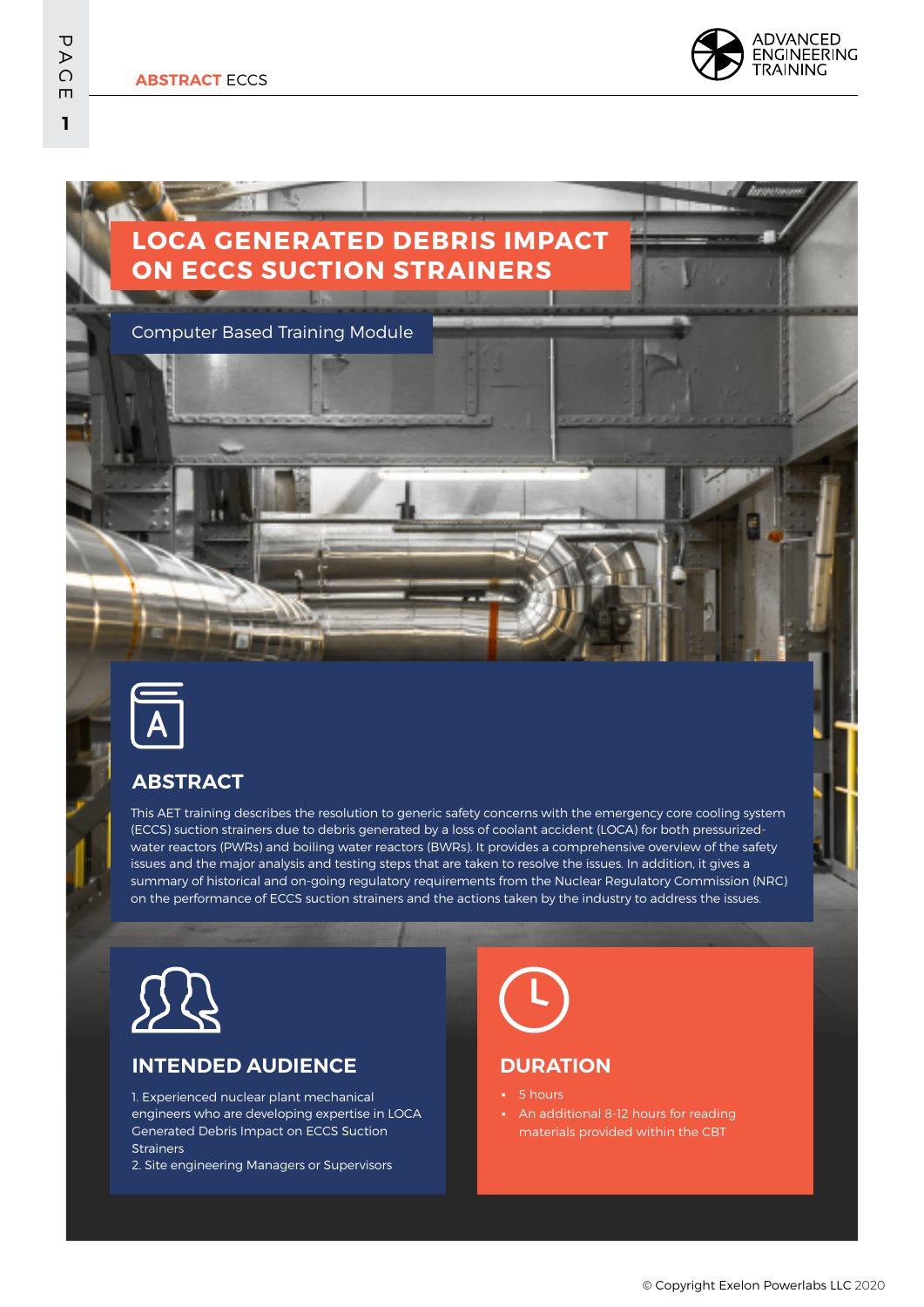

## **TERMINAL LEARNING OBJECTIVES**

- 1. Describe the strainer performance issues addressed in USI-A43.
- 2. Describe the new strainer performance issues identified by the Barsebäck incident, which were subsequently addressed by the U.S. Boiling Water Reactor (BWR) fleet.
- 3. Describe the new strainer performance issues identified by research and testing for the Pressurized Water Reactor (PWR) fleet and subsequently addressed in GSI-191.
- 4. Identify the NRC and industry guidance documents that outline acceptable methodologies to resolve the Emergency Core Cooling System (ECCS) strainer performance issue.
- 5. Describe in general the post-LOCA accident progression and plant response.
- 6. Identify the systems that are used to mitigate the consequences of an accident at a PWR and BWR.
- 7. Describe the post-LOCA conditions (other than debris) that can affect the performance of the ECCS strainers (water levels, pressure and temperature profiles, pH).
- 8. Recognize and describe the major sources of conventional debris (insulation, coatings, miscellaneous, and latent).
- 9. Define Zone of Influence (ZOI).
- 10. Describe the concept of the size distribution for insulation debris sources.
- 11. Describe the important characteristics of the different debris types.
- 12. Describe the different modes of transport (blowdown, washdown, pool fill, recirculation, and erosion).
- 13. Apply the logic tree methodology to calculate the overall transport fraction.
- 14. Identify potential upstream blockage points.
- 15. Identify past chemical effects research that has been performed by the industry.
- 16. Describe the evaluation process for chemical effects.
- 17. Summarize the WCAP-16530-NP-A Base Model approach for quantifying chemical precipitates.
- 18. Describe how debris accumulates on strainers.
- 19. Identify the problematic types of debris and combinations of debris with respect to strainer head loss.
- 20. Explain the difference between clean strainer head loss and debris laden head loss.
- 21. Describe how generic and prototype strainer testing is used to determine strainer head loss.
- 22. Explain the concepts of bore holes, bed shifts, flow correction, temperature correction, and 30-day head loss extrapolation.
- 23. Describe penetration mechanisms and how they are impacted by bed development.
- 24. List the factors that impact penetration quantity.
- 25. Describe how penetration testing conditions and results are conservatively representative of conditions at the plant.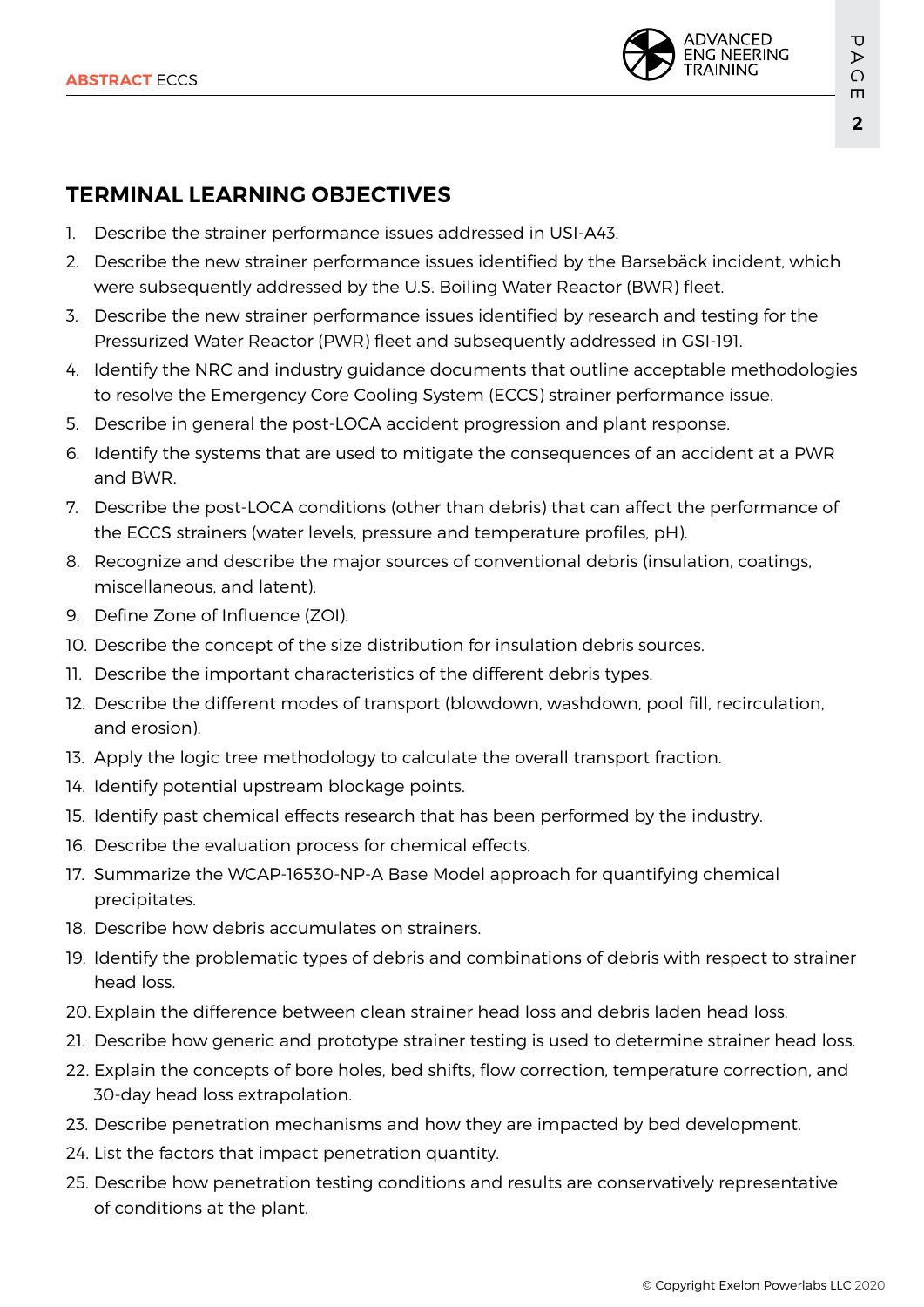

- 26. Describe the methods in which gas can be drawn into the ECCS suction piping via the strainer(s).
- 27. Describe the methodology to determine whether degasification would occur under various containment conditions.
- 28. Identify the methods through which accumulated gas in the strainer can exit.
- 29. Identify gas void limits based upon pump types and other standard industry documentation.
- 30. Describe the methodology for determining the maximum allowable strainer head loss from the strainer structural and pump Net Positive Suction Head (NPSH) margins under various containment conditions.
- 31. Describe failure mechanisms due to high debris bed head losses for partially submerged and vented strainers.
- 32. Describe failures that could be caused by gas bubbles accumulating within the strainer or transporting to the pumps, as well as the impact of gas bubbles on the Net Positive Suction Head (NPSH) required.
- 33. Describe 'downstream effects' and the potential impacts on ECCS and Containment Spray System (CSS) components.
- 34. Identify the typical ECCS and CSS components potentially susceptible to downstream effects.
- 35. Recognize which failure mechanism affects the ECCS and CSS components.
- 36. Describe how wear and/or plugging affect the ECCS and CSS components.
- 37. Recognize how the accumulation of conventional and chemical debris on fuel rods challenges longterm core cooling capabilities by inhibition of heat transfer from fuel rods to coolant.
- 38. Describe the methodology for evaluating peak cladding temperature and scale thickness on the fuel rods due to accumulated conventional and chemical debris on the fuel rods.
- 39. Describe the methodology for evaluating time-dependent accumulation of fibrous debris at the reactor core inlet and within the core for a hot leg and cold leg break in both upper plenum injection and non-upper plenum injection plants.
- 40. Describe how boric acid precipitation within the reactor vessel challenges long-term core cooling and how this issue can be addressed for the resolution of ECCS strainer performance issues.
- 41. Explain the difference between conservatism and realism, and which is more appropriate for a risk-informed application.
- 42. Describe the five key principles for risk-informed decision making that are defined in Regulatory Guide 1.174.
- 43. Explain the difference between defense-in-depth and safety margin.
- 44. Describe the types of uncertainty that must be considered for a risk-informed application.